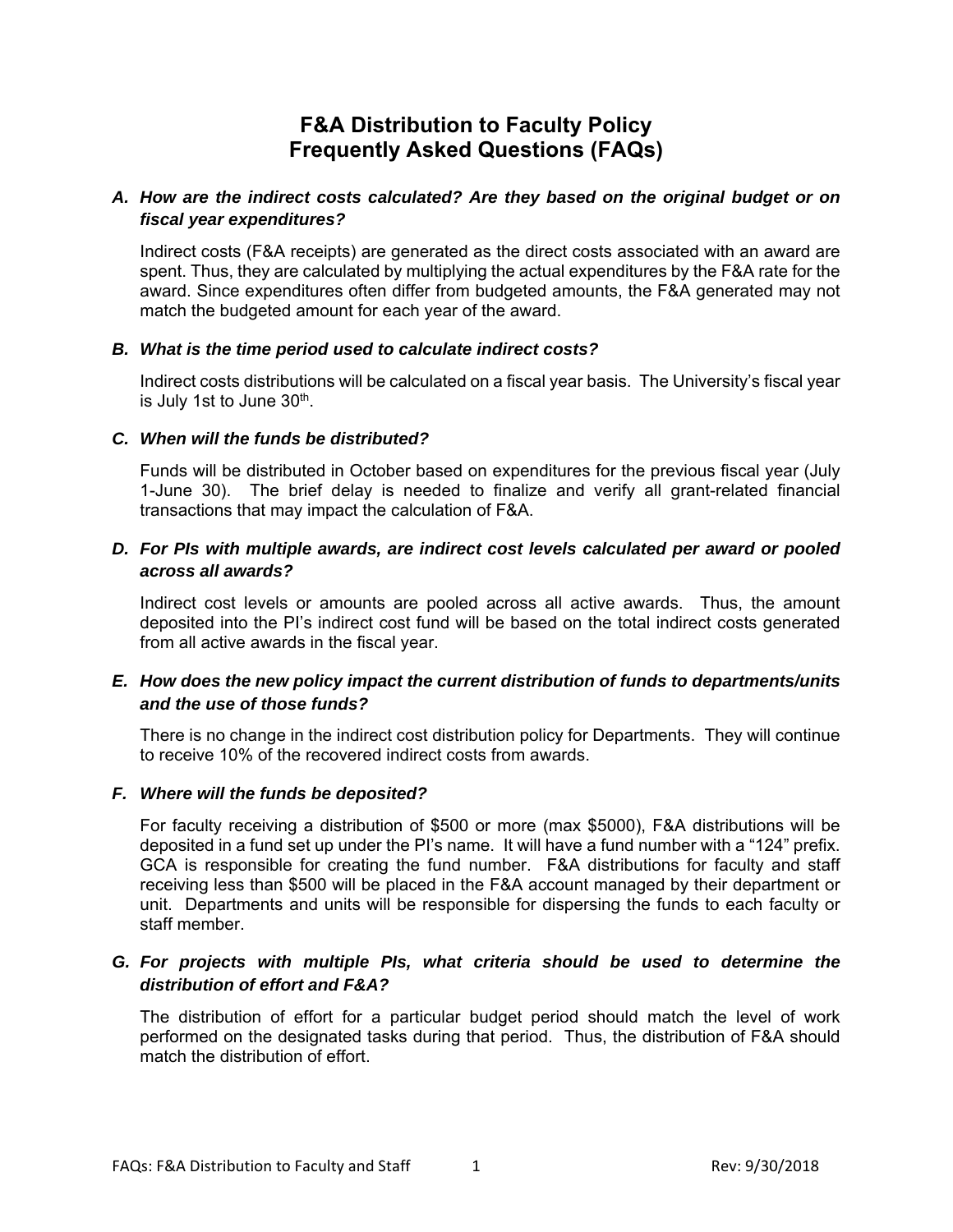## *H. How will the indirect costs generated for projects with multiple PIs be allocated and distributed?*

The annual indirect costs generated by the project will be divided among the PIs according to the allocation of credit in NORM. Proposers are encouraged to discuss and agree upon the allocation of credit well in advance of proposal submission (see Personnel tab in NORM).

# *I. Can we change the allocation of indirect funds after an award is made? How often can the distribution be changed? What happens if there is a change in the personnel working on a project?*

It is possible to change the allocation of credit after an award is received. However, any changes only impact allocations of F&A generated after the change is approved. Retroactive changes are not permitted. Proposed changes for the next fiscal year must be received and processed by the University-level Office of Grants and Contracts Administration by June 20th each year. Requests for such changes must be routed through and approved the College Office of Research prior to being forwarded to the Office of Grants and Contracts Administration. The deadline for submitting a request to the College Research Office is June 1st.

As soon as a change in personnel on a project is anticipated, PIs are encouraged to contact the College Office of Research for assistance with completing the steps needed to adjust the allocation.

#### *J. Who is eligible to receive indirect funds? Are non*-*faculty that serve as PIs eligible?*

Any faculty or staff member who participates in the project and is identified to receive a portion of the allocation (indicated in the Personnel section in NORM) is eligible to receive an F&A distribution.

## *K. When and how will PIs be notified that they will be receiving indirect funds?*

Funds for the prior fiscal year's F&A distribution will be deposited into PIs' indirect cost fund or their department's/unit's fund in October of each year. GCA will send a notification when the distribution is complete.

## *L. What happens to the funds if the PI retires or leaves the University?*

If the PI leaves or retires from the University, any unexpended funds remaining in their indirect cost fund will be returned to the University.

## *M. Is there an expiration date on the funds?*

The funds do not expire. However, the maximum balance of accumulated funds is capped at \$20,000. Once the cap is reached, no additional funds will be deposited into the fund until the balance falls below \$20,000.

# *N. Are there any restrictions on how the funds can be used/spent? Can PIs use the funds to supplement their salary? Support students?*

The funds must be spent in accordance with standard University policies and procedures. The funds are categorized as "Overhead Receipts (F&A)" in the University chart of fund types. As a result, their "use is limited to scholarly development of faculty/staff/ students, support of